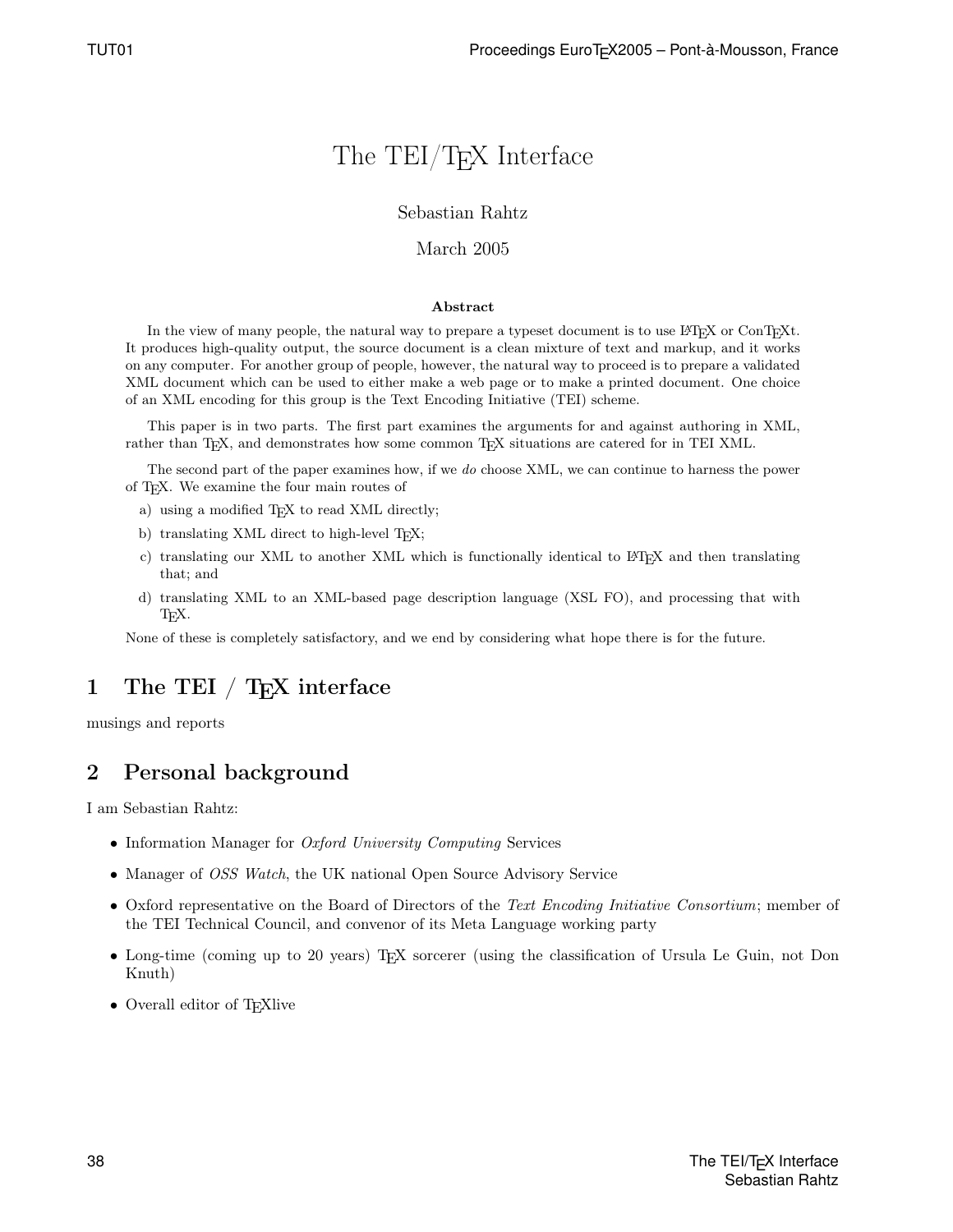### 3 TEI Background

The TEI

- an international and interdisciplinary standard that helps libraries, museums, publishers, and individual scholars represent all kinds of literary and linguistic texts for online research and teaching
- a comprehensive and well-documented markup language for all kinds of text material, from manuscripts to dictionaries, from film scripts to web pages.
- An XML vocabulary, coming up to a new release (P5) using XML schema languages

### 4 Example, part 1

```
<TEI xmlns="http://www.tei-c.org/ns/1.0">
<teiHeader>
  <fileDesc>
    <titleStmt>
      <title>The TEI/TeX interface</title>
      <author>Sebastian Rahtz</author>
    </titleStmt>
    <editionStmt>
     <edition>
       <date>March 2005</date>
     </edition>
    </editionStmt>
  </fileDesc>
  <revisionDesc>
    <change>
      <date>$Date: 2005/03/10 $.</date>
       <respStmt>
          <name>$Author: rahtz $</name>
       </respStmt>
       <item>$Revision: #1 $</item>
    </change>
  </revisionDesc>
</teiHeader>
```
### 5 Example, part 2

```
<text>
<body>
<div>
<head>Personal background</head>
<p>I am <hi>Sebastian Rahtz</hi>:
<list>
   <item>
      Information Manager for<emph>Oxford University Computing</emph>Services
   </item>
   <item>
      Manager of <emph>OSS Watch</emph>, the UK national Open Source Advisory Service
   </item>
   <item>
      Oxford representative on the Board of Directors of the
      <emph>Text Encoding Initiative Consortium</emph>
```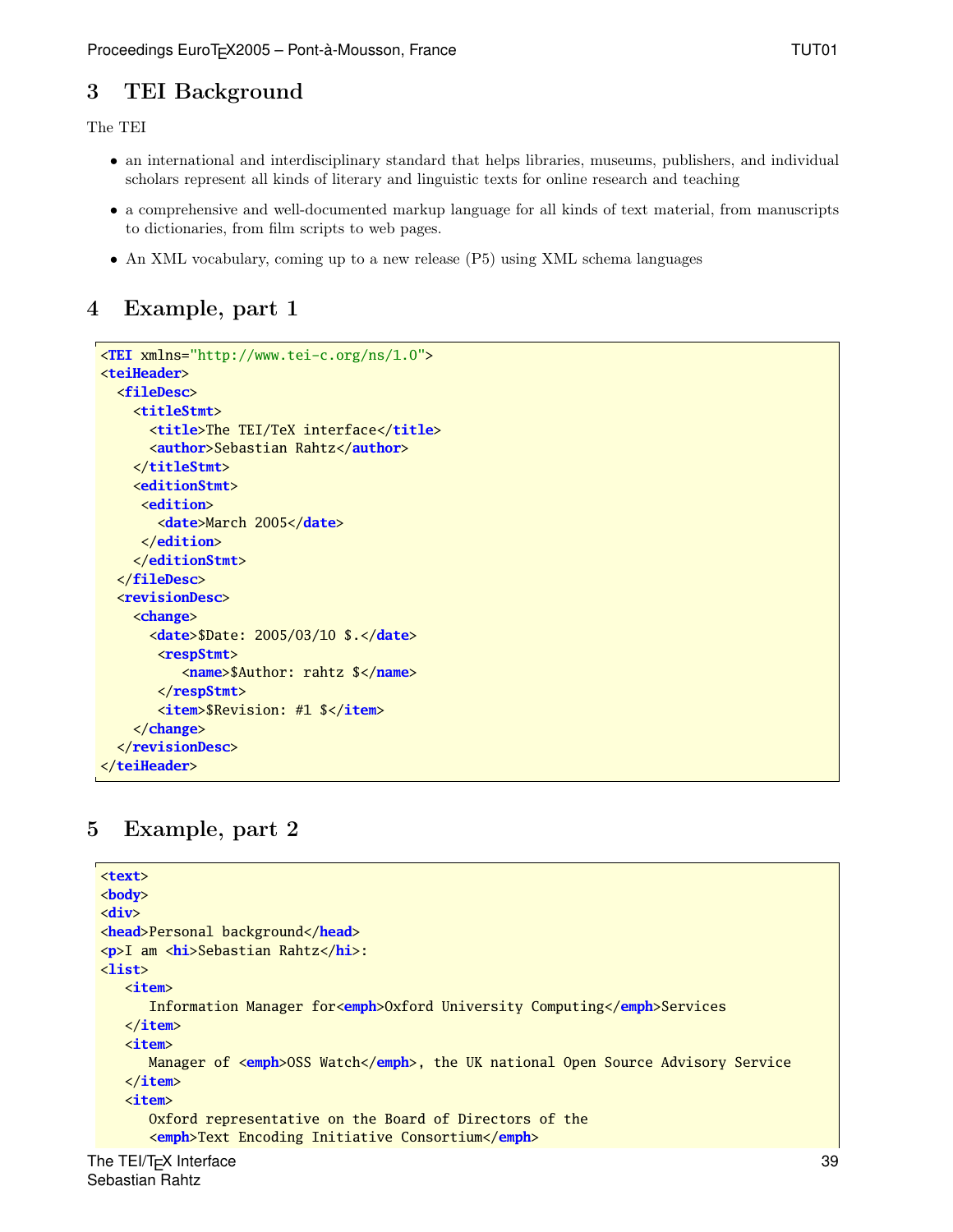```
</item>
   <item>
      Member of the TEI Technical Council, and convenor of its Meta Language
      working party
   </item>
   <item>
      Long-time (coming up to 20 years) TeX sorcerer
      <note>Using the classification of Ursula Le Guin,
            not Don Knuth or J K Rowling
      </note>
   </item>
</list>
<ref target="mailto:sebastian.rahtz@oucs.ox.ac.uk">sebastian.rahtz@oucs.ox.ac.uk</ref>
</p>
</div>
```
### 6 Example 3

| File Edit Options Buffers Tools XML TEI UniChar XSLT Help                                                                                                                                                                                                                                                                                                                                                                                                                                                                       |
|---------------------------------------------------------------------------------------------------------------------------------------------------------------------------------------------------------------------------------------------------------------------------------------------------------------------------------------------------------------------------------------------------------------------------------------------------------------------------------------------------------------------------------|
| <b>00x630+08648?</b>                                                                                                                                                                                                                                                                                                                                                                                                                                                                                                            |
| 人。道深有可得,名山歷觀。遨遊八極,枕石嗽流飲泉。沉吟不決,遂上升天,歌以言志。<1b/><br>我居崑崙山。〈gloss〉三解〈/gloss〉去去不可追,長恨相牽攀,去去不可追,長恨相牽攀。夜夜安得寐,惆悵〈lb/〉<br>以自憐。正而不譎,辭賦依因。經傳所過,西來所傳。歌以言志,去去不可追。〈gloss〉四解〈/gloss〉〈/p〉〈note_rend="indent-2♪<br>9.2"> [一]負揜:揜同掩,疑作畚,畚形近奄,又●掩歟?<br><br>>byline rend="ur">魏•武帝 <p r<br=""><math>\langle \texttt{div} \rangle \langle \texttt{head} \rangle</math><br/>同前五解</p>                                                                                                                                                                  |
| ⊆end="indent-0.0">願登泰華山,神人共遠遊。願登泰華山,神人共遠遊。經歷崑崙山,到蓬萊,飄颻八極,與 <lb></lb><br>神人俱。思得神藥,萬歲為期。歌以言志。願登泰華山。 <gloss>一解</gloss> 天地何長久,人道居之短。天 <lb></lb><br>地何長久,人道居之短。世言伯陽,殊不知老。赤松王喬,亦云得道。得之未聞,屈以壽(ià/〉 <sup>。)<br/>考</sup> 。歌以言志。天地何長久。(gloss)二解(/gloss)明明日月光,何所不光昭。明明日月光,何所不光昭。二<1b/>考。歌以言志。天地何長久。(gloss)二解(/gloss)明明日月光,何所不用。何所不光昭。二<1b/><br>月光。 <gloss>三解</gloss> 四時更逝去,晝夜以成歲。四時更逝去,晝夜以成歲。大人先天,而天弗違。不 <pb n="528"></pb>                                                                                                                 |
| [戚年往,憂世不治。存亡有命,慮之爲蚩。」朕以言志。四時更逝去。〈oloss〉四解〈/oloss〉戚戚欲何念?歡笑〈lb/〉<br>意所之。戚戚欲何念、散笑意所之。世盛智惠。[二]殊不再來。愛時進趣,將以惠誰?泛泛〈lb/〉<br>右二曲,魏、晉樂所奏。<∕p×♀<br>Gnote rend="indent-2.2"> [一]獨人不:「不」字疑衍。去「不」字,「人」與下文「臣」字韻。[二]惠:黄節《魏武帝詩注<br>¶》作「慧」,是。<br><byline rend="ur">魏•文帝</byline> <p 2<="" r="" td=""></p>                                                                                                                                                                                                                                         |
| (div> <head> ´ ̄ ̄ ̄ ̄ 同前三首                   </head> <byline_rend="ur">魏・文帝<br/> /send="indent-0_0"&gt;堯任舜禹, ,當復何為。百獸率舞, ,鳳皇來儀, ,得人則完, 失人則危。唯賢知賢, ,人不易知。&lt;<br/>「"indent-0_0"&gt;堯任舜禹, ,當復何為。百獸率舞, ,鳳皇來儀, ,得人則宗, 失人則危。唯賢知賢, ,心不易知。&lt;<br/>歌以詠言,誠不易移。鳴條之役,萬舉必全。明德通靈,降福自天。<p rend="indent-0.0">朝與佳人期,日夕殊不來。嘉 •<br>9肴不嘗,旨酒停杯。寄言飛鳥,告余不能。俯折蘭<wnclear>黄</wnclear><add>英</add>,[一]<lb></lb><br/>仰結桂枝。佳人不在,結之何為?從爾何所之?乃在大海隅。靈若道言,貽爾明珠。企予&lt;1b/&gt;<br/>望之,步立躊躇。[二]佳人不來,何得何須。[三]泛泛泳池,中有浮萍。寄身流波,隨風靡傾。芙 ▶️</br></p></byline_rend="ur"> |
| ⊆蓉含芳,菡萏垂榮。朝采其實,夕佩其英。 <lb></lb><br>采之遺誰?所思在庭。雙魚比目,鴛鴦交頸。有美一人,婉如 <wnclear>青</wnclear> <add>清</add> 揚。[四]知音識曲,善<は/<br>為樂方。 <note rend="indent-2.2"> [一]蘭<wnclear>黄</wnclear><add>英</add>:據《詩紀》卷一二改。[二]廣躇:同 D<br/>¶上作「踟躕」。[三]何須:同上作「斯須」。[四]<wnclear>青</wnclear><add>清</add>揚:<lb></lb>&lt;<br/>據同上改。</note> <pb n="529"></pb>                                                                                                                                                                                                        |
| 同前七首[一]<br><div><head><br/>- </head><br/>&gt;byline_rend="ur"&gt;<unclear>쯤</unclear>&lt;<br/>-&amp;u:--</div>                                                                                                                                                                                                                                                                                                                                                                                                                  |
|                                                                                                                                                                                                                                                                                                                                                                                                                                                                                                                                 |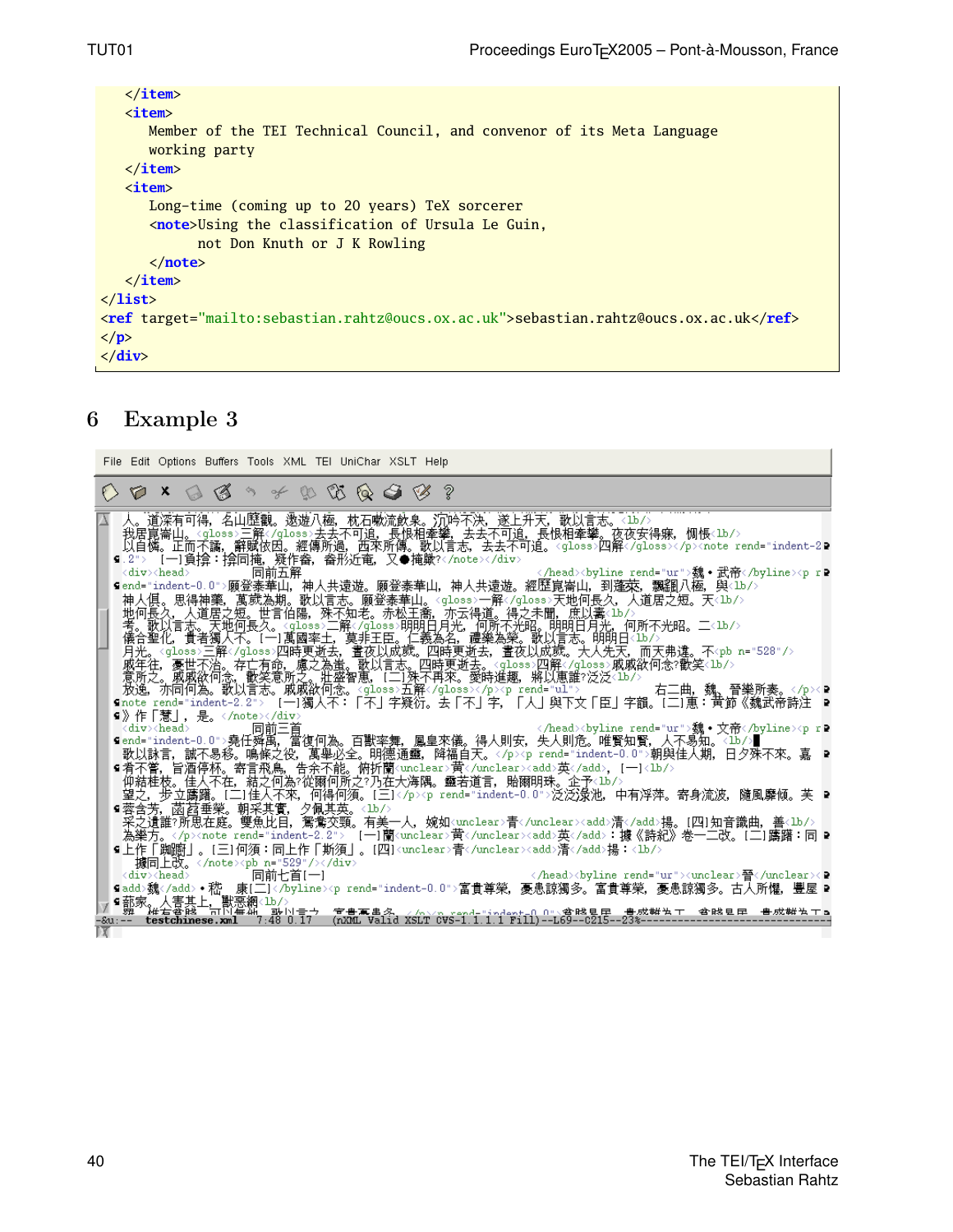7 The TEI world view



8 The L<sup>AT</sup>EX world view

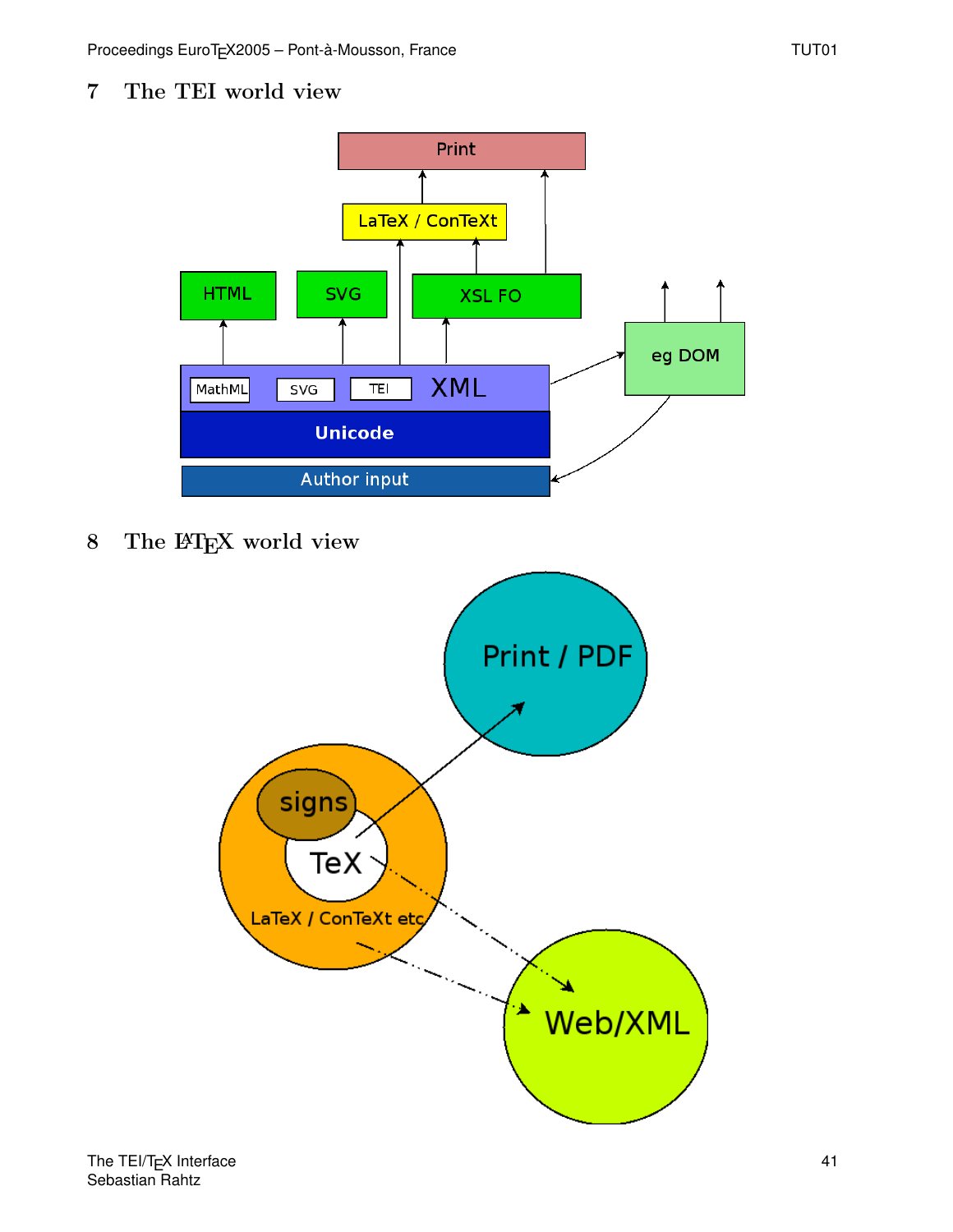# 9 Core differences between TEI XML and (eg)  $\mu$ T<sub>F</sub>X

| Markup using (most of) Unicode          | Markup using ASCII (extensible with difficulty)  |
|-----------------------------------------|--------------------------------------------------|
| Verbose but consistent                  | Concise but arbitrary                            |
| International standard for markup       | Private extensible markup                        |
| Unicode character encoding              | Variable character encoding                      |
| Single syntax                           | Syntax determined by application                 |
| Vocabulary choice constrained by schema | Vocabulary dynamically extensible and changeable |
| Vocabulary checkable                    | Vocabulary only constrained by syntax            |
| Language separate from processing       | Processor and language intermixed                |
|                                         | Builtin math engine                              |
|                                         | Builtin tabular engine                           |
| Multiple processors                     | One reliable processor                           |

## 10 Why markup schemas?

So we want machine readable text:

- We need a reasonable notation (XML or T<sub>E</sub>X)
- We need a character encoding system (Unicode)
- We need to make up vocabularies
- We need to be able to process our texts

What influences our choice? We

- want to interchange texts and tools with others
- need to have a formal way to express conditions about our markup
- should find a place to document our vocabulary

### 11 What we might do with a schema

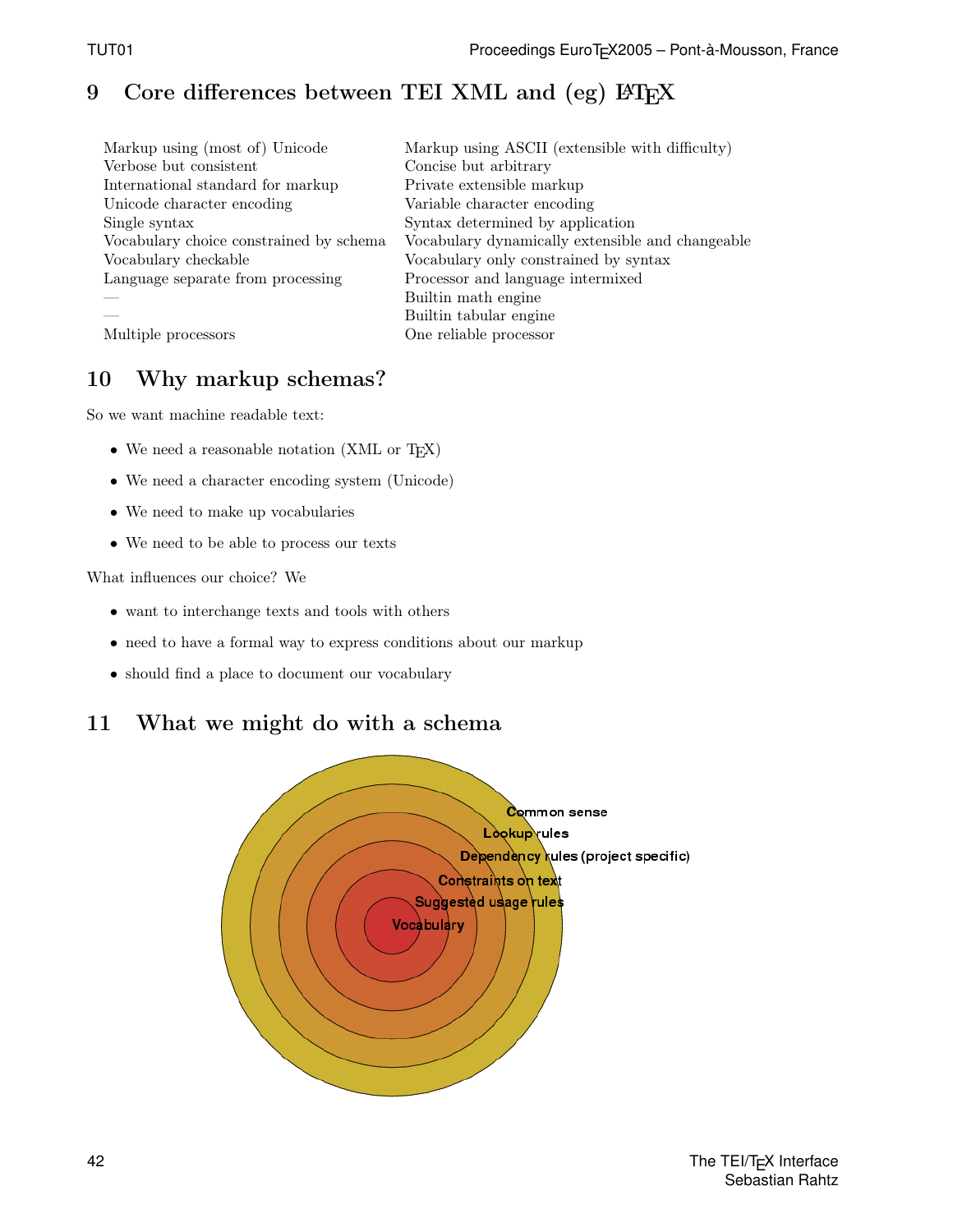#### 12 Layers, using an XML schema

1. vocabulary

<list>, <item>, <**label**>

2. suggested usage rules

element list { item+ }

3. constraints on text

figure.attributes.url.content = xsd:anyURI

4. dependency rules (project specific)

```
<if test="self::list[@type='gloss'] and not(child::label)">
    <message>gloss lists must have <label> children</message>
</if>
```
5. lookup rules

```
<if test="document('lookup.xml')/people/person[@id=current::@ref]">
   <message>this person does not exist in the database</message>
</if>
```
6. common sense rules

Don't use table markup to force layout

#### 13 Does the TEI cover all these?

As of today, the TEI Guidelines contain:

vocabulary 362 elements, 95 attributes, 88 classes

suggested usage rules 24 modules with 7185 lines of rules in compact Relax NG

constraints on text W3C Schema datatyping

dependency rules none formally expressed yet

lookup rules unimplemented, but have a place

common sense rules a lot of descriptive prose

A good start.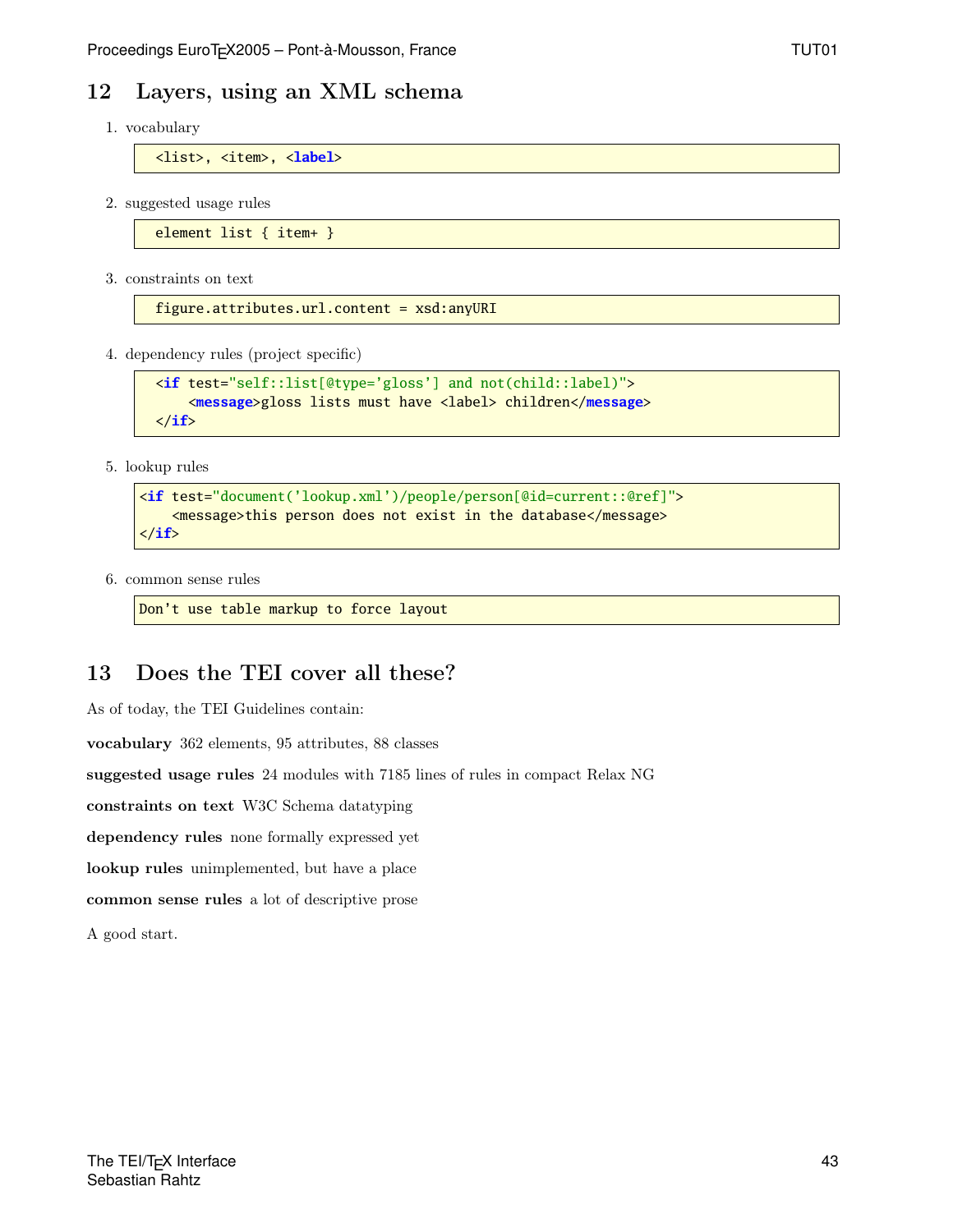## 14 An editors view



### 15 Example 3

|                                                                                        | Search TEI database:<br><b>Text Encoding Initiative</b><br>Roma: generating validators for the TEI |                                                                   |             |  |  |              |         |  |                          |               |  |
|----------------------------------------------------------------------------------------|----------------------------------------------------------------------------------------------------|-------------------------------------------------------------------|-------------|--|--|--------------|---------|--|--------------------------|---------------|--|
|                                                                                        |                                                                                                    |                                                                   |             |  |  | Submit Query |         |  |                          |               |  |
|                                                                                        |                                                                                                    |                                                                   |             |  |  |              |         |  |                          |               |  |
| Save                                                                                   | Customize                                                                                          | New                                                               | <b>Help</b> |  |  |              |         |  |                          |               |  |
|                                                                                        |                                                                                                    | Modules Add Elements Change Classes Language Schema Documentation |             |  |  |              |         |  |                          |               |  |
| Warning! this version of Roma uses a pre-release draft of TEI P5 from 1st October 2004 |                                                                                                    |                                                                   |             |  |  |              |         |  |                          |               |  |
| Modules                                                                                |                                                                                                    |                                                                   |             |  |  |              |         |  |                          |               |  |
|                                                                                        |                                                                                                    |                                                                   |             |  |  |              |         |  |                          |               |  |
|                                                                                        |                                                                                                    |                                                                   |             |  |  |              |         |  |                          |               |  |
| List of TEI Modules                                                                    |                                                                                                    |                                                                   |             |  |  |              |         |  | List of selected Modules |               |  |
|                                                                                        |                                                                                                    | Module name A short description                                   |             |  |  |              | Changes |  | remove                   | core          |  |
|                                                                                        | add analysis                                                                                       | Simple analytic mechanisms                                        |             |  |  |              |         |  | remove                   | tei           |  |
|                                                                                        | add certainty                                                                                      | Certainty and uncertainty                                         |             |  |  |              |         |  | remove                   | header        |  |
|                                                                                        | add core                                                                                           | Elements available in all forms of the TEI main DTD               |             |  |  |              |         |  | remove                   | textstructure |  |
|                                                                                        | add corpus                                                                                         | Header extensions for Corpus Texts                                |             |  |  |              |         |  |                          |               |  |
|                                                                                        | add declarefs                                                                                      | Feature System Declaration                                        |             |  |  |              |         |  |                          |               |  |
|                                                                                        | add dictionaries                                                                                   | Base tag set for printed dictionaries                             |             |  |  |              |         |  |                          |               |  |
|                                                                                        | add drama                                                                                          | Base tag set for Performance texts                                |             |  |  |              |         |  |                          |               |  |
|                                                                                        | add figures                                                                                        | Tables, Formulae, Figures                                         |             |  |  |              |         |  |                          |               |  |
|                                                                                        | add gaiji                                                                                          | Character and Glyph documentation                                 |             |  |  |              |         |  |                          |               |  |
|                                                                                        | add header                                                                                         | The TFI Header                                                    |             |  |  |              |         |  |                          |               |  |
|                                                                                        | add iso-fs                                                                                         | Feature Structures                                                |             |  |  |              |         |  |                          |               |  |
|                                                                                        | add linking                                                                                        | Linking, Segmentation and Alignment                               |             |  |  |              |         |  |                          |               |  |
|                                                                                        | add msdescription                                                                                  | Manuscript Description                                            |             |  |  |              |         |  |                          |               |  |
|                                                                                        | addinamesdates                                                                                     | Additional classes for names and dates                            |             |  |  |              |         |  |                          |               |  |
|                                                                                        | addinets                                                                                           | Graphs, networks and trees                                        |             |  |  |              |         |  |                          |               |  |
|                                                                                        |                                                                                                    | add sharedheader Auxiliary DTD for Independent Header             |             |  |  |              |         |  |                          |               |  |
|                                                                                        | add spoken                                                                                         | Base tag set for Transcribed Speech                               |             |  |  |              |         |  |                          |               |  |
|                                                                                        | add tagdocs                                                                                        | Declares the elements making up the module documentation module   |             |  |  |              |         |  |                          |               |  |
| add tei                                                                                |                                                                                                    | Main document type declaration file                               |             |  |  |              |         |  |                          |               |  |
|                                                                                        | add textcrit                                                                                       | Tags for text criticism                                           |             |  |  |              |         |  |                          |               |  |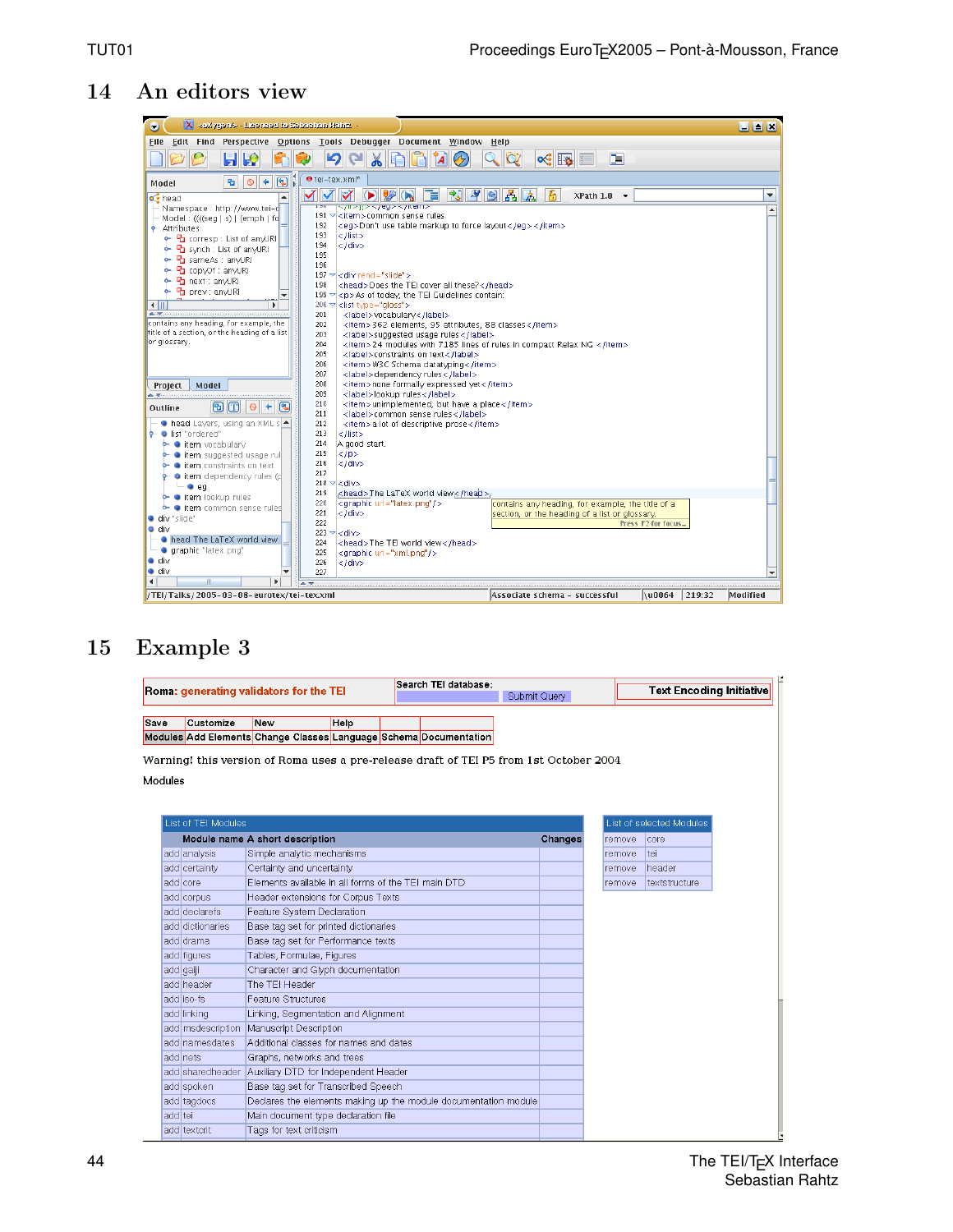## 16 Another graphical view of TEI and T<sub>E</sub>X



# 17 Using T<sub>E</sub>X behind XML

- 1. using a modified T<sub>F</sub>X to read XML directly;
- 2. translating XML direct to high-level T<sub>E</sub>X;
- 3. translating our XML to another XML which is functionally identical to L<sup>AT</sup>EX and then translating that; and
- 4. translating XML to an XML-based page description language (XSL FO), and processing that with T<sub>E</sub>X (XSLFO).

### 17.1 [1] TEX reads XML directly: ConTEXt

Using mapping files:

```
\defineXMLenvironment[article][id=\undefined]
   {\XMLDBpushelement\currentXMLelement
    \XMLDBmaystartdocument
    \XMLDBmayensurebodymatter}
   {\XMLDBmayfinishdocument
    \XMLDBpopelement}
\defineXMLenvironment[itemizedlist]
    {\XMLDBpushelement\currentXMLelement \XMLDBmayensurebodymatter
     \doifsamestringelse{\XMLpar{itemizedlist}{spacing}{normal}}{compact}
       {\startitemize[packed]}
       {\startitemize}%
     \defineXMLignore[titleabbrev]%
     \defineXMLenvironment[listitem]
        {\item\XMLDBcontinuepartrue\ignorespaces}{}%
    }
    {\stopitemize\XMLDBpopelement}
```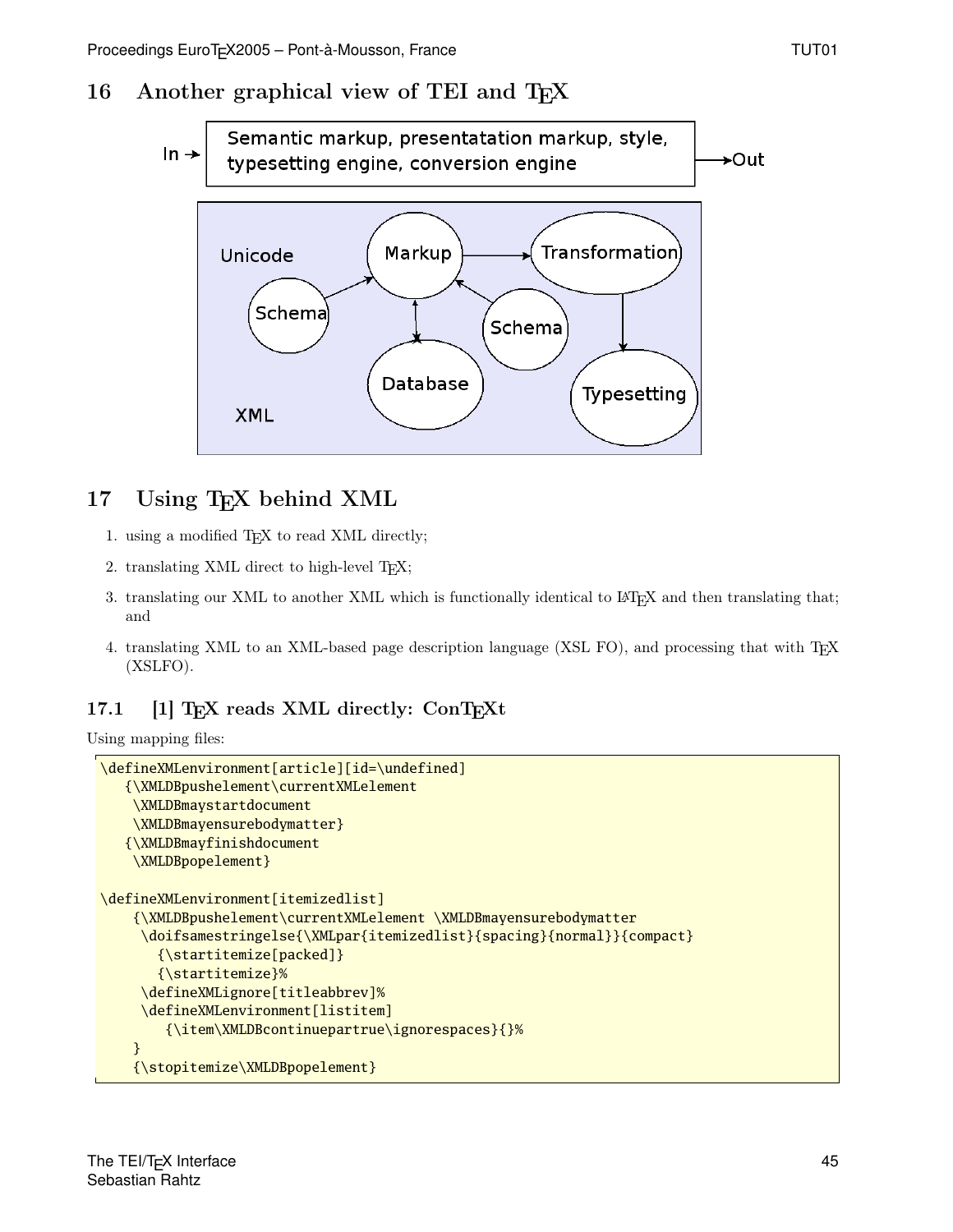#### 17.2 [1] TEX reads XML directly:  $xmITEX$

```
\XMLelement{TEI.2}{}
  { \documentclass{article}
     \usepackage[bookmarks=false]{hyperref}
     \usepackage{teixml}
     \begin{document} }
  {\end{document}}
...
\XMLelement{ref}
 {\XMLattribute{target}{\reftarget}{}}
 {\xmlgrab}
 {\hyperref[\reftarget]{#1}}
```
(used for PassiveTEX XSL FO processor)

#### 17.3 [1] T<sub>F</sub>X reads XML directly: problems

- 1. gobbledygook, even by TEX standards: only experts need apply
- 2. limited access to document tree
- 3. (xmlTEX) forced grouping makes mapping some constructs almost impossible
- 4. catcode issues in auxiliary files

#### 17.4 [2] Translate XML to high-level  $\rm \mathbb{F}T_{E}X$

```
<xsl:template match="tei:list">
<xsl:choose>
 <xsl:when test="@type='gloss'">
   \begin{description}
        <xsl:apply-templates mode="gloss" select="tei:item"/>
   \end{description}
 \langle xs1:when\rangle<xsl:when test="@type='unordered'">
   \begin{itemize}<xsl:apply-templates/>
   \end{itemize}
 \langle xs1:when\rangle<xsl:when test="@type='ordered'">
   \begin{enumerate}<xsl:apply-templates/>
    \end{enumerate}
 </xsl:when>
 <xsl:otherwise>
   \begin{itemize}<xsl:apply-templates/>
   \end{itemize}
 </xsl:otherwise>
</xsl:choose>
</xsl:template>
```
17.4.1 (dirty details)

```
\usepackage[utf8]{inputenc}
\usepackage[T1]{fontenc}
\usepackage{ucs}
```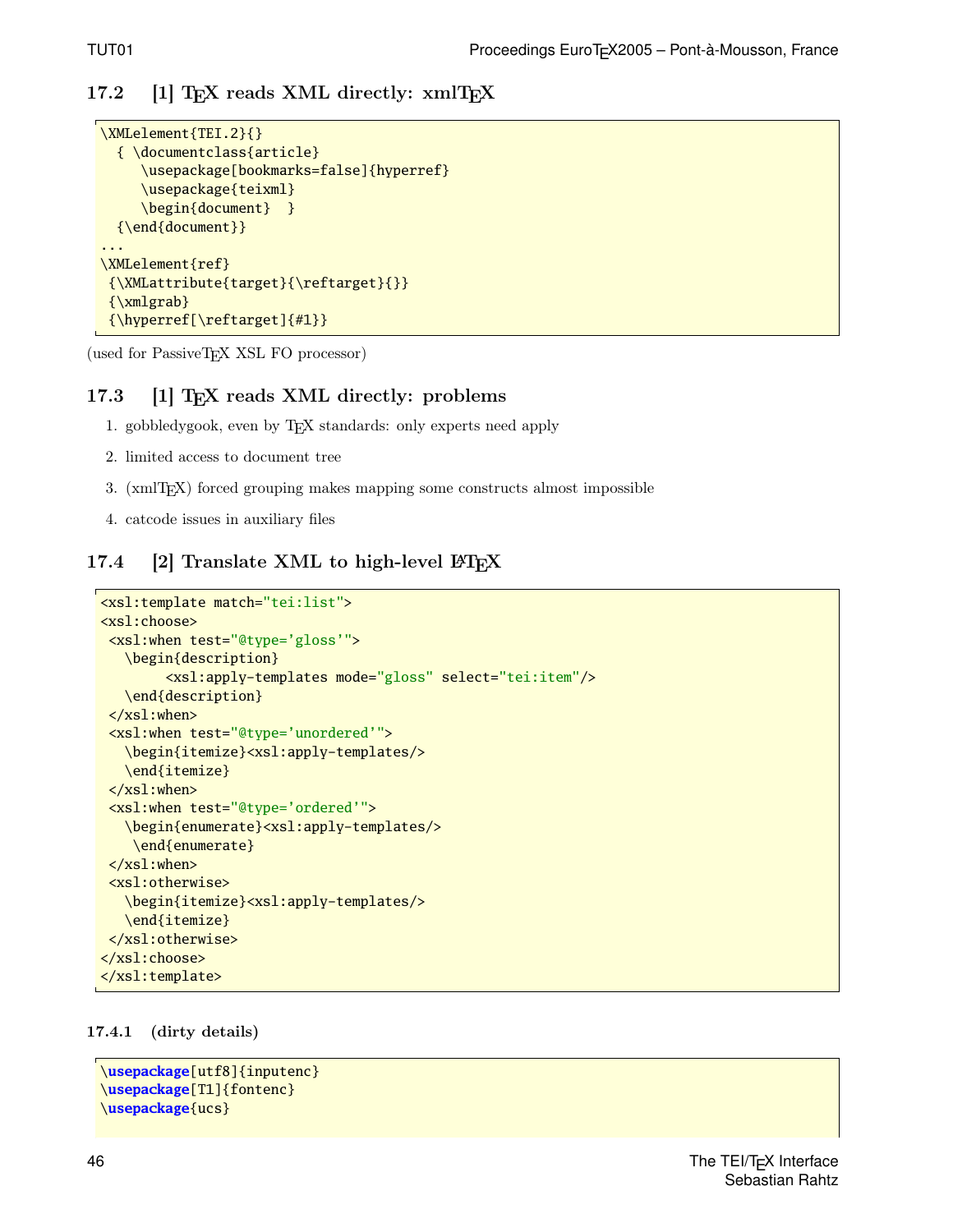```
\catcode'\_=12\relax
\let\tabcellsep&
\catcode'\&=12\relax
\catcode'\$=12\relax
\catcode'\^=12\relax
\catcode'\~=12\relax
\catcode'\#=12\relax
\catcode'\%=12\relax
```
#### 17.5 [2] Translate XML to high-level  $\cancel{B}$ FFX: problems

- 1. Remaining catcode problems  $(\mathcal{S}, \{,\})$
- 2. When LAT<sub>E</sub>X signals an error, where is it in the source?
- 3. Where do you make style decisions?
	- \tableofcontents or <divGen type="toc"/>
	- \section{Introduction} or \section{1. Introduction}
	- \def{xxxxx \def{yyyyy} or \usepackage{fooo}

#### 17.6 [3] Transform XML to XML-ised  $\rm \mathbb{F}F_{X}$

Transform to

```
<cmd name="documentclass">
   <opt>12pt</opt>
   <parm>letter</parm>
 </cmd>
 <env name="document">
    <cmd name="author" nl2="1">
      <parm>A. U. Thor</parm>
    </cmd>
    <cmd name="title" nl2="1">
      <parm>A SHORT STORY</parm>
    </cmd>
    <cmd name="maketitle" nl2="1" gr="0"/>
    <cmd name="section*" nl2="1">
      <parm>A SHORT STORY</parm>
    </cmd>
```
and thence to

```
\documentclass[12pt]{letter}
\begin{document}
 \author{A. U. Thor}
 \title{A SHORT STORY}
```
#### 17.7 [3] Transform XML to XML-ised LAT<sub>EX</sub>: ups and downs

- $\checkmark$  You don't have to worry about  $\setminus \{$  and  $\}$
- $\pmb{\times}$  It takes another processor
- ✘ It inserts yet another layer of obscurity between author and error on printout
- $\blacktriangleright$  Allows for implementation using the first technique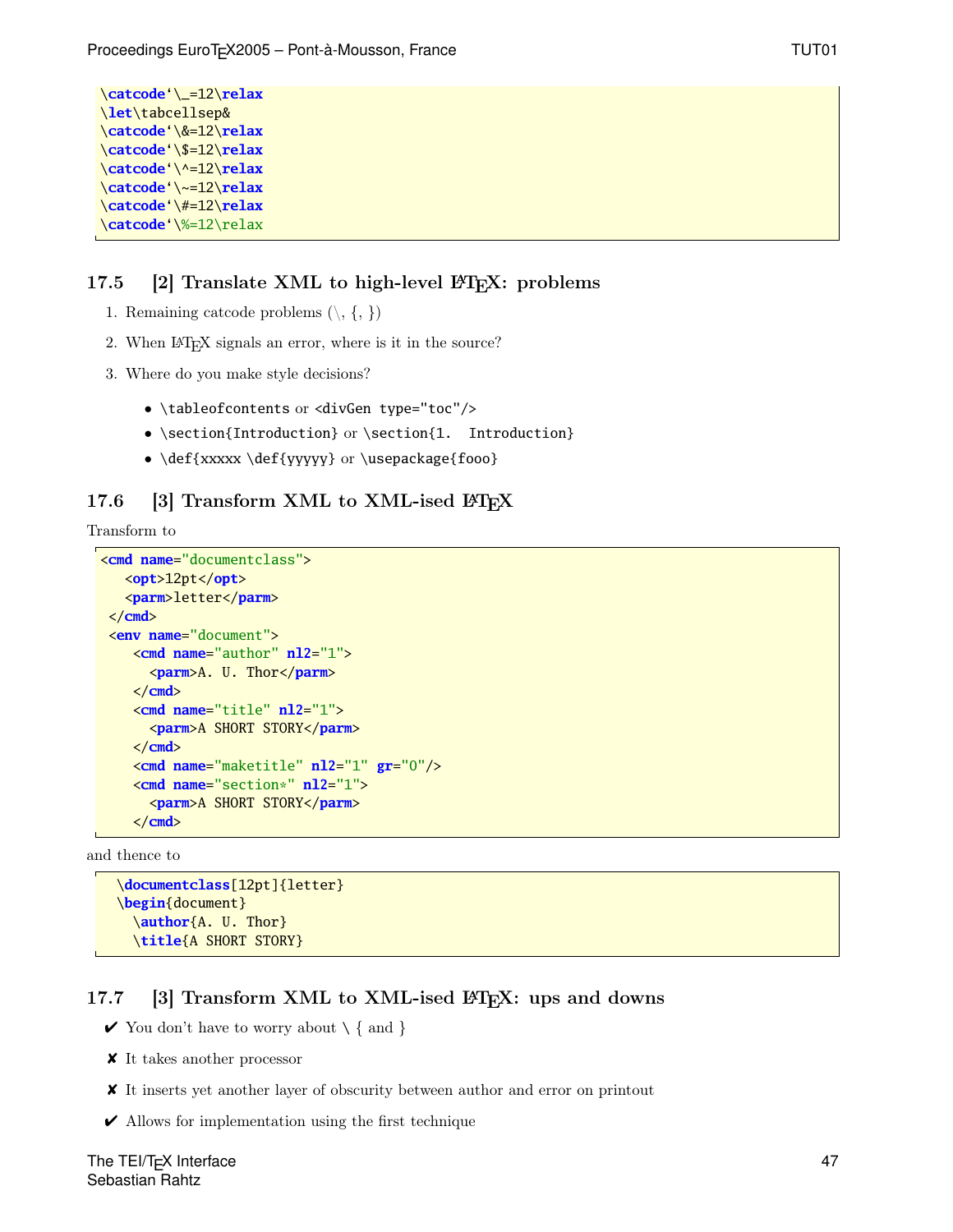#### 17.8 [4] Transform XML to XML-based page description language

```
<fo:list-block margin-right="10pt" space-before="6pt"
          space-after="6pt" margin-left="15pt">
  <fo:list-item space-before.optimum="4pt">
    <fo:list-item-label>
      <fo:block margin-right="2.5pt" text-align="center">
          ∙
      </fo:block>
    </fo:list-item-label>
    <fo:list-item-body>
      <fo:block font-weight="normal">Marley's ghost1</fo:block>
    </fo:list-item-body>
  </fo:list-item>
  <fo:list-item space-before.optimum="4pt">
    <fo:list-item-label>
      <fo:block margin-right="2.5pt" text-align="center">
          &#x2219:
      </fo:block>
    </fo:list-item-label>
    <fo:list-item-body>
      <fo:block font-weight="normal">
          The first of the three spirits 39
      </fo:block>
    </fo:list-item-body>
  </fo:list-item>
...
```
17.9 [4] Transform XML to XML-based page description language (creation)

```
<xsl:template match="tei:list">
 <fo:list-block margin-right="{$listRightMargin}">
  <xsl:call-template name="setListIndents"/>
  <xsl:choose>
   <xsl:when test="@type='gloss'">
    <xsl:attribute name="margin-left">
     <xsl:choose>
     <xsl:when test="ancestor::tei:list">
         <xsl:value-of select="$listLeftGlossInnerIndent"/>
     </xsl:when>
     <xsl:otherwise>
         <xsl:value-of select="$listLeftGlossIndent"/>
     </xsl:otherwise>
     </xsl:choose>
    </xsl:attribute>
  </xsl:when>
   <xsl:otherwise>
     <xsl:attribute name="margin-left">
         <xsl:value-of select="$listLeftIndent"/></xsl:attribute>
   </xsl:otherwise>
  </xsl:choose>
  <xsl:apply-templates select="tei:item"/>
  </fo:list-block>
</xsl:template>
```